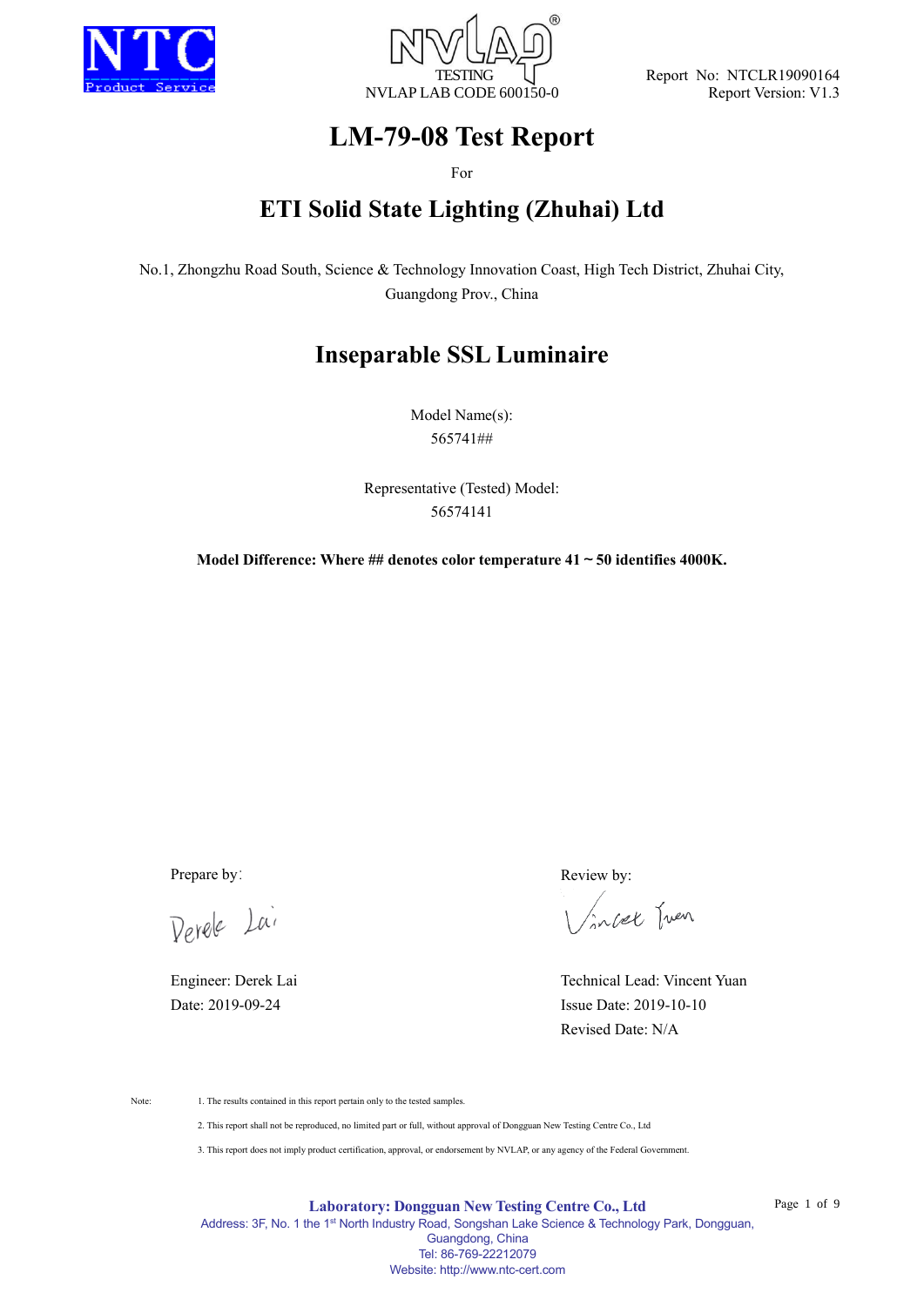



#### **Product Information:**

Remark *(If applicable)*: N/A

| Client Name:                   | ETI Solid State Lighting (Zhuhai) Ltd                                           |
|--------------------------------|---------------------------------------------------------------------------------|
| Brand Name:                    | Commercial Electric                                                             |
| Model Number:                  | 565741##(##=41-50)                                                              |
| Product Type:                  | Indoor/Outdoor, inseparable SSL Luminaire                                       |
| Rating Input:                  | 120Vac, 60Hz, 32W                                                               |
| Declared CCT:                  | 4000 K                                                                          |
| Declared Light Output:         | 3600 lm                                                                         |
| LED Manufacturer:              | Samsung Electronics Co., LTD.                                                   |
| LED Model:                     | SPMWHX228FD5WAW0XX                                                              |
| LED Quantity:                  | 156 pcs                                                                         |
| <b>Test Information:</b>       |                                                                                 |
| Standard Lamp:                 | Total Spectral Radiant Flux Standard Lamp, trace to NIST.                       |
|                                | 1. D908S for Gonio                                                              |
|                                | 2. D215S for Integrating Sphere                                                 |
| Date of Receipt Samples:       | 2019-09-14                                                                      |
| Quantity of Receipt Samples:   | 1 pcs                                                                           |
| Sample Number:                 | 190914004-S1                                                                    |
| <b>Laboratory Information:</b> |                                                                                 |
| Test Laboratory:               | Dongguan New Testing Centre Co., Ltd                                            |
| Laboratory Address:            | 3F, No. 1 the 1st North Industry Road, Songshan Lake Science & Technology Park, |
|                                | Dongguan, Guangdong, China                                                      |
| Laboratory Contact Name:       | Neil Zhong                                                                      |
| Laboratory Contact E-mail:     | Neil ntc@163.com                                                                |
| <b>Report Information:</b>     |                                                                                 |
| Issued Date of Test Report:    | 2019-10-10                                                                      |
| Revised Date of Test Report:   | N/A                                                                             |
| Test Report No.:               | NTCLR19090166                                                                   |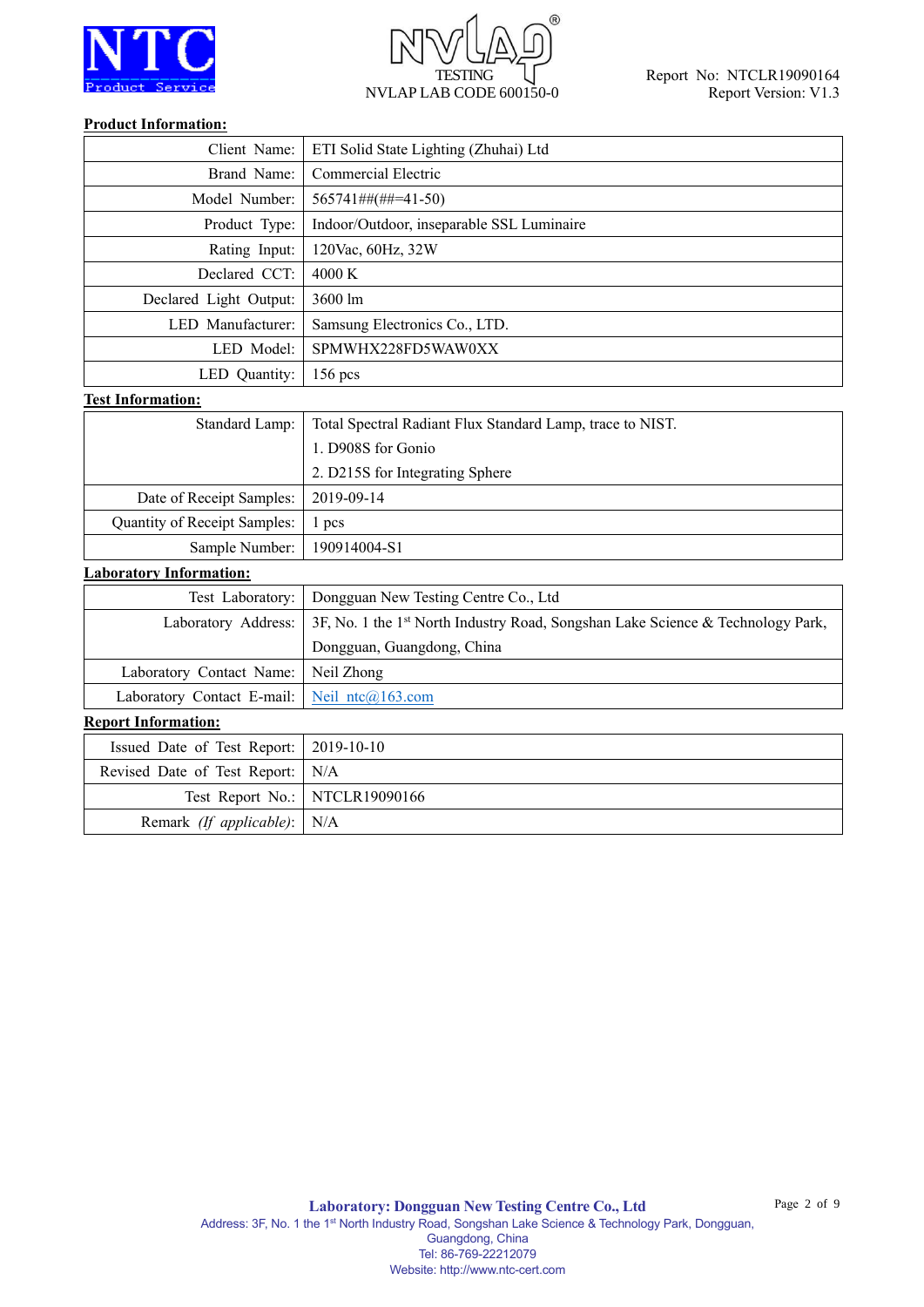



## **Test Specification:**

| тея эреспісаноні   |                                                                                         |
|--------------------|-----------------------------------------------------------------------------------------|
| Date of Test       | 2019-09-18                                                                              |
| Test Item          | 1. Total Luminous Flux                                                                  |
|                    | 2. Luminous Distribution Intensity                                                      |
|                    | 3. Luminous Efficacy                                                                    |
|                    | 4. Correlated Color Temperature                                                         |
|                    | 5. Color Rendering Index                                                                |
|                    | 6. Chromaticity Coordinate                                                              |
| Reference Standard | IES LM-79-2008 Electrical and Photometric Measurements of Solid-State Lighting Products |
|                    | ANSI C78.377-2017 Specifications for the Chromaticity of Solid State Lighting Products  |
|                    | CIE 13.3-1995 Method of Measuring and Specifying Color Rendering Properties of Light    |
|                    | Sources                                                                                 |
|                    | CIE 15-2004 Technical Report Colorimetry                                                |

## **Test Methods:**

### **1. Photometric and Electrical Measurements – Light Distribution Method:**

Photometric parameters were measured using the goniophotometer and software. The ambient temperature shall be maintained at 25 °C  $\pm$  1°C, measured at a point not more than 1 m from the sample and at the same height as the sample. The sample was operated at required Voltage and Frequency. It was stabilized before measurement was made. Luminous Flux, Luminaire Efficacy and Zonal Lumen were calculated from the software taken at 1° vertical intervals and 15° horizonal intervals.

### **2. Photometric and Electrical Measurements – Integrating Sphere Method:**

Photometric parameters were measured using an integrating sphere, as spectroradiometer and software. The ambient temperature condition inside the sphere was measured at 25 °C $\pm$  1°C. The sample measurements were made using a spectroradiometer connected by a fiber optic cable and detector through the detector port of the integrating sphere. The sample was operated at require Voltage and Frequency. It was stabilized before measurement was made. Chromaticity Coordinates, Correlated Color Temperature and Color Rendering Index were calculated from the spectral radiant flux measurements taken at least 1 nm intervals over the rage of 380 to 780 nm.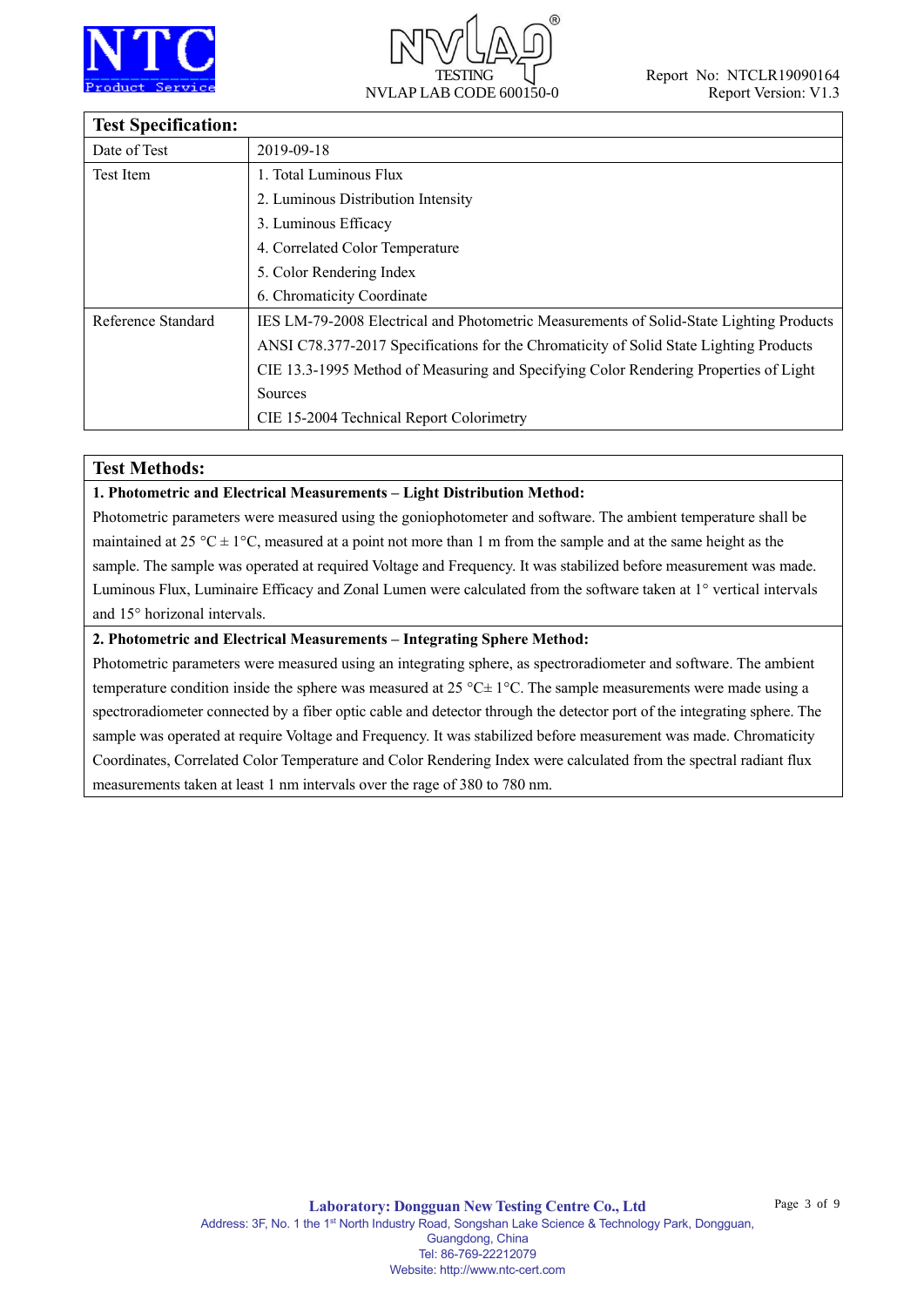



## **Integrating Sphere Test Results:**

| <b>Test Condition:</b>   |                          |                    |                           |                     |
|--------------------------|--------------------------|--------------------|---------------------------|---------------------|
| <b>Test Ambient (°C)</b> | <b>Test Humidity (%)</b> | <b>Orientation</b> | <b>Test Time (minute)</b> |                     |
| 24.7                     | 40.3                     | Face Down          | 90                        | 10                  |
| <b>Electrical Data:</b>  |                          |                    |                           |                     |
| Voltage (V)              | <b>Frequency (Hz)</b>    | Current $(A)$      | <b>Wattage (W)</b>        | <b>Power Factor</b> |
| 120.0                    | 60                       | 0.2748             | 31.70                     | 0.9611              |

**Color Data:**

| <b>Parameter</b> | <b>Result</b> |                | <b>Special Color Rendering</b> |            |
|------------------|---------------|----------------|--------------------------------|------------|
| CCT(K)           | 4048          | $R1$           | 84                             | R9         |
| Ra               | 85.2          | R <sub>2</sub> | 90                             | <b>R10</b> |
| R9               | 22            | R <sub>3</sub> | 94                             | <b>R11</b> |
| Chromaticity, x  | 0.3774        | R4             | 85                             | <b>R12</b> |
| Chromaticity, y  | 0.3719        | R5             | 84                             | <b>R13</b> |
| Chromaticity, u' | 0.2250        | <b>R6</b>      | 86                             | <b>R14</b> |
| Chromaticity, v' | 0.4990        | R7             | 88                             | <b>R15</b> |
| Duv              | $-0.00137$    | R8             | 70                             |            |

| ımeter           | <b>Result</b> |                |    | <b>Special Color Rendering</b> |    |
|------------------|---------------|----------------|----|--------------------------------|----|
| CCT(K)           | 4048          | R1             | 84 | R <sub>9</sub>                 | 22 |
| Ra               | 85.2          | R <sub>2</sub> | 90 | <b>R10</b>                     | 77 |
| R9               | 22            | R <sub>3</sub> | 94 | <b>R11</b>                     | 84 |
| Chromaticity, x  | 0.3774        | R <sub>4</sub> | 85 | <b>R12</b>                     | 65 |
| Chromaticity, y  | 0.3719        | R <sub>5</sub> | 84 | <b>R13</b>                     | 86 |
| Chromaticity, u' | 0.2250        | <b>R6</b>      | 86 | <b>R14</b>                     | 97 |
| Chromaticity, v' | 0.4990        | R7             | 88 | <b>R15</b>                     | 79 |
| <b>Duv</b>       | $-0.00137$    | R <sub>8</sub> | 70 |                                |    |

## **Spectrum Diagram:**

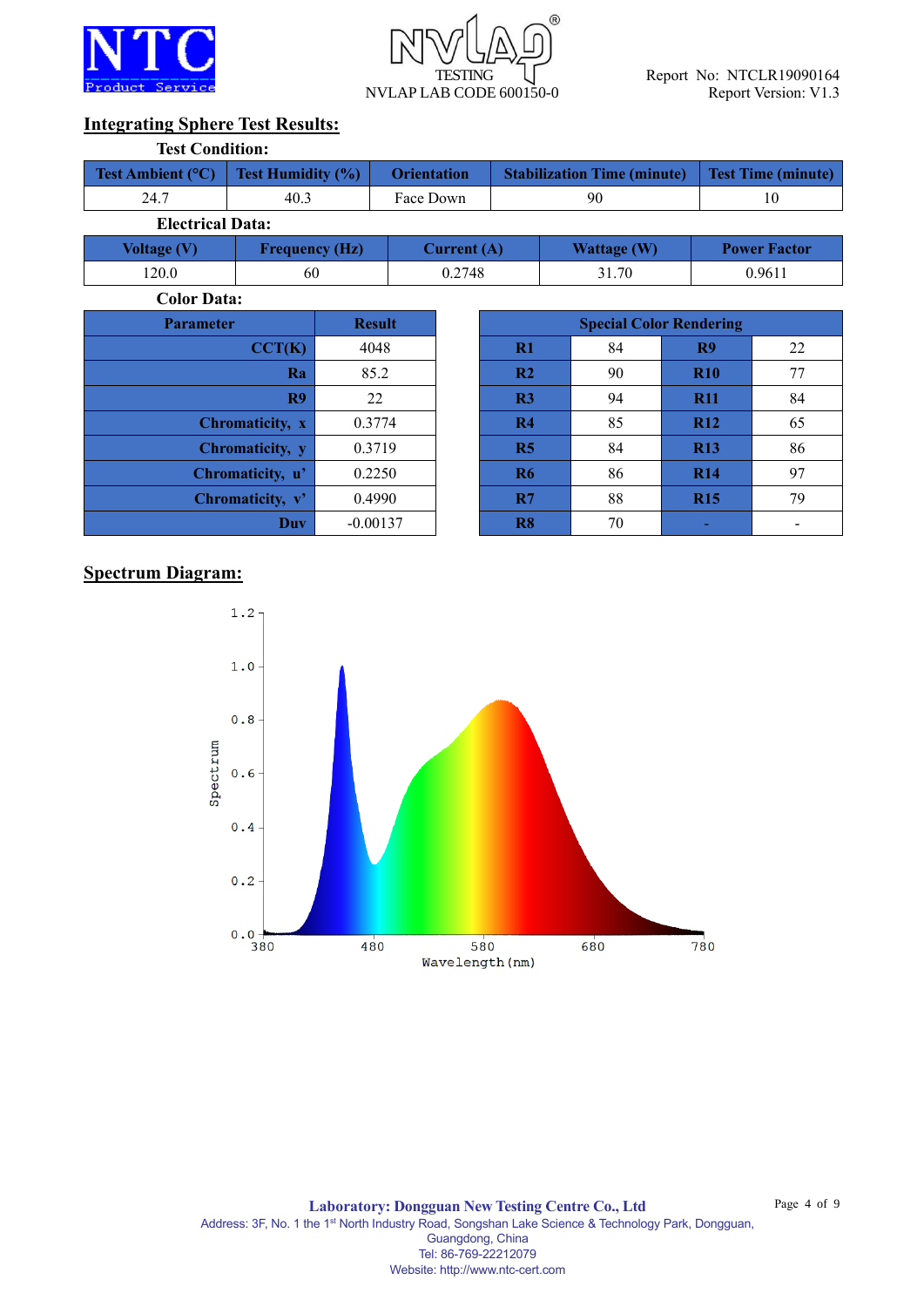



## **Goniophotemeter Test Results:**

| <b>Test Condition:</b>  |                                                              |                            |                |                                    |                           |  |  |  |  |
|-------------------------|--------------------------------------------------------------|----------------------------|----------------|------------------------------------|---------------------------|--|--|--|--|
| Test Ambient (°C)       | <b>Test Humidity (%)</b>                                     | <b>Orientation</b>         |                | <b>Stabilization Time (minute)</b> | <b>Test Time (minute)</b> |  |  |  |  |
| 24.7                    | 40.3                                                         | Face Down                  |                | 90                                 | 25                        |  |  |  |  |
| <b>Electrical Data:</b> |                                                              |                            |                |                                    |                           |  |  |  |  |
| <b>Voltage (V)</b>      | <b>Frequency (Hz)</b>                                        | Current $(A)$              |                | <b>Wattage (W)</b>                 | <b>Power Factor</b>       |  |  |  |  |
| 120.0                   | 60                                                           | 0.2748                     | 31.70          |                                    | 0.9611                    |  |  |  |  |
|                         | <b>Goniophotometer Data:</b>                                 |                            |                |                                    |                           |  |  |  |  |
|                         | <b>Parameter</b>                                             |                            | <b>Results</b> |                                    |                           |  |  |  |  |
|                         |                                                              | <b>Total Luminous (lm)</b> | 3736.5         |                                    |                           |  |  |  |  |
|                         | Luminous Efficacy (lm/w)                                     |                            | 117.87         |                                    |                           |  |  |  |  |
|                         | <b>Zonal Lumens Distribution <math>(0-60^{\circ})</math></b> |                            |                | 64.0%                              |                           |  |  |  |  |

**Beam Angle (°)** 127.8

## **Luminous Intensity Distribution Diagram:**

LUMINOUS INTENSITY DISTRIBUTION DIAGRAM



**Laboratory: Dongguan New Testing Centre Co., Ltd** Address: 3F, No. 1 the 1<sup>st</sup> North Industry Road, Songshan Lake Science & Technology Park, Dongguan, Guangdong, China Tel: 86-769-22212079 Website: http://www.ntc-cert.com

Page 5 of 9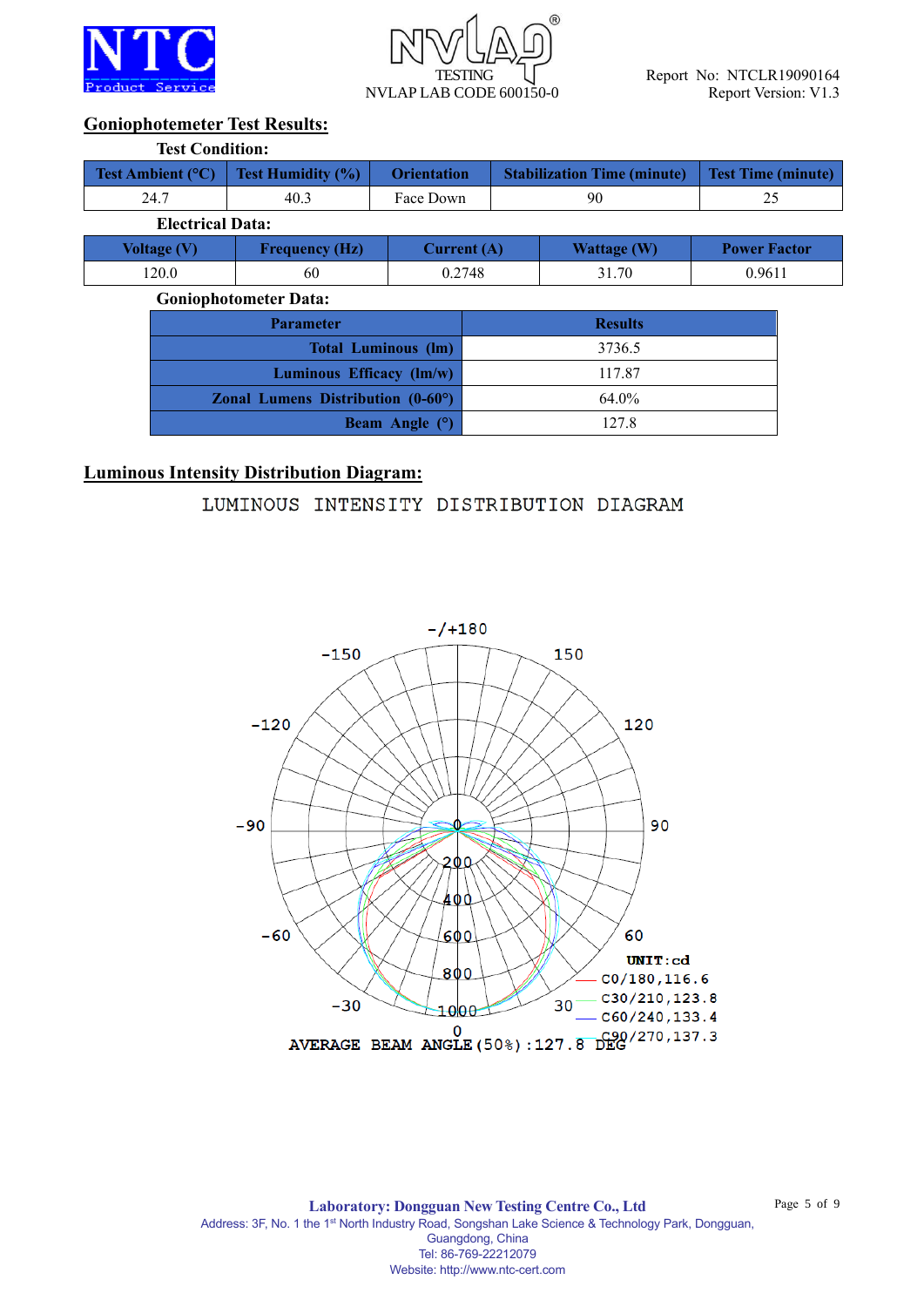



# **Zonal Flux Diagram:**<br><sup>ZONAL FLUX DIAGRAM:</sup>

| Y   | C <sub>0</sub> | C45    | C90                   | C135   | C180   | C225                             | C270   | C315   | $\mathbf{Y}$ | $\Phi$ zone | $\Phi$ total | %lum, lamp |
|-----|----------------|--------|-----------------------|--------|--------|----------------------------------|--------|--------|--------------|-------------|--------------|------------|
| 10  | 956.2          | 961.4  | 965.5                 | 964.8  | 961.8  | 964.2                            | 965.2  | 960.9  | $0 - 10$     | 92.41       | 92.41        | 2.47, 2.47 |
| 20  | 910.6          | 925.9  | 936.5                 | 931.9  | 921.5  | 929.4                            | 932.9  | 923.0  | $10 - 20$    | 267.8       | 360.2        | 9.64, 9.64 |
| 30  | 836.3          | 865.3  | 883.0                 | 873.4  | 851.7  | 868.7                            | 877.1  | 859.0  | $20 - 30$    | 414.6       | 774.8        | 20.7,20.7  |
| 40  | 734.3          | 779.9  | 807.1                 | 789.7  | 753.2  | 782.4                            | 798.4  | 770.3  | $30 - 40$    | 515.8       | 1291         | 34.5, 34.5 |
| 50  | 603.3          | 673.1  | 711.8                 | 683.5  | 626.0  | 674.5                            | 700.3  | 660.1  | $40 - 50$    | 559.6       | 1850         | 49.5, 49.5 |
| 60  | 446.0          | 548.4  | 600.4                 | 558.7  | 471.2  | 547.9                            | 585.7  | 531.7  | $50 - 60$    | 540.5       | 2391         | 64,64      |
| 70  | 267.9          | 411.6  | 478.2                 | 421.0  | 293.4  | 409.1                            | 462.0  | 392.8  | $60 - 70$    | 462.0       | 2853         | 76.3,76.3  |
| 80  | 89.83          | 277.8  | 359.1                 | 284.7  | 109.7  | 275.7                            | 346.6  | 260.8  | $70 - 80$    | 340.7       | 3193         | 85.5,85.5  |
| 90  | 0.1037         | 176.8  | 261.6                 | 180.0  | 0.3696 | 178.2                            | 254.3  | 166.8  | $80 - 90$    | 217.6       | 3411         | 91.3, 91.3 |
| 100 | 0.4483         | 13.53  | 0.5211                | 3.561  | 0.6374 | 0.9825                           | 53.02  | 29.82  | $90 - 100$   | 111.5       | 3522         | 94.3.94.3  |
| 110 | 0.4147         | 82.10  | 152.5                 | 83.22  | 0.5782 | 82.55                            | 149.7  | 77.66  | $100 - 110$  | 59.92       | 3582         | 95.9,95.9  |
| 120 | 0.4807         | 62.06  | 115.1                 | 62.98  | 0.5876 | 61.20                            | 111.4  | 57.16  | $110 - 120$  | 67.54       | 3650         | 97.7,97.7  |
| 130 | 0.5899         | 43.84  | 82.41                 | 44.42  | 0.7112 | 40.39                            | 78.37  | 38.07  | $120 - 130$  | 44.12       | 3694         | 98.9,98.9  |
| 140 | 0.6396         | 28.33  | 54.67                 | 28.83  | 0.7761 | 25.17                            | 48.98  | 22.22  | $130 - 140$  | 25.65       | 3720         | 99.5,99.5  |
| 150 | 0.6673         | 16.10  | 31.74                 | 16.55  | 0.9074 | 12.98                            | 26.70  | 11.58  | $140 - 150$  | 12.17       | 3732         | 99.9,99.9  |
| 160 | 0.7612         | 5.752  | 8.112                 | 5.535  | 1.024  | 4.064                            | 3.628  | 3.190  | $150 - 160$  | 3.975       | 3736         | 100,100    |
| 170 | 0.8418         | 1.177  | 2.402                 | 1.188  | 1.044  | 1.105                            | 1.375  | 1.007  | $160 - 170$  | 0.5940      | 3736         | 100,100    |
| 180 | 0.9721         | 0.9670 | 0.9488                | 0.9125 | 0.9725 | 0.9697                           | 0.9535 | 0.9145 | $170 - 180$  | 0.0971      | 3737         | 100,100    |
| DEG |                |        | LUMINOUS INTENSITY:cd |        |        | Less than $35%$ Percent = 19.0 % |        |        | UNIT: 1m     |             |              |            |

## **Isocandela Diagram:**



Page 6 of 9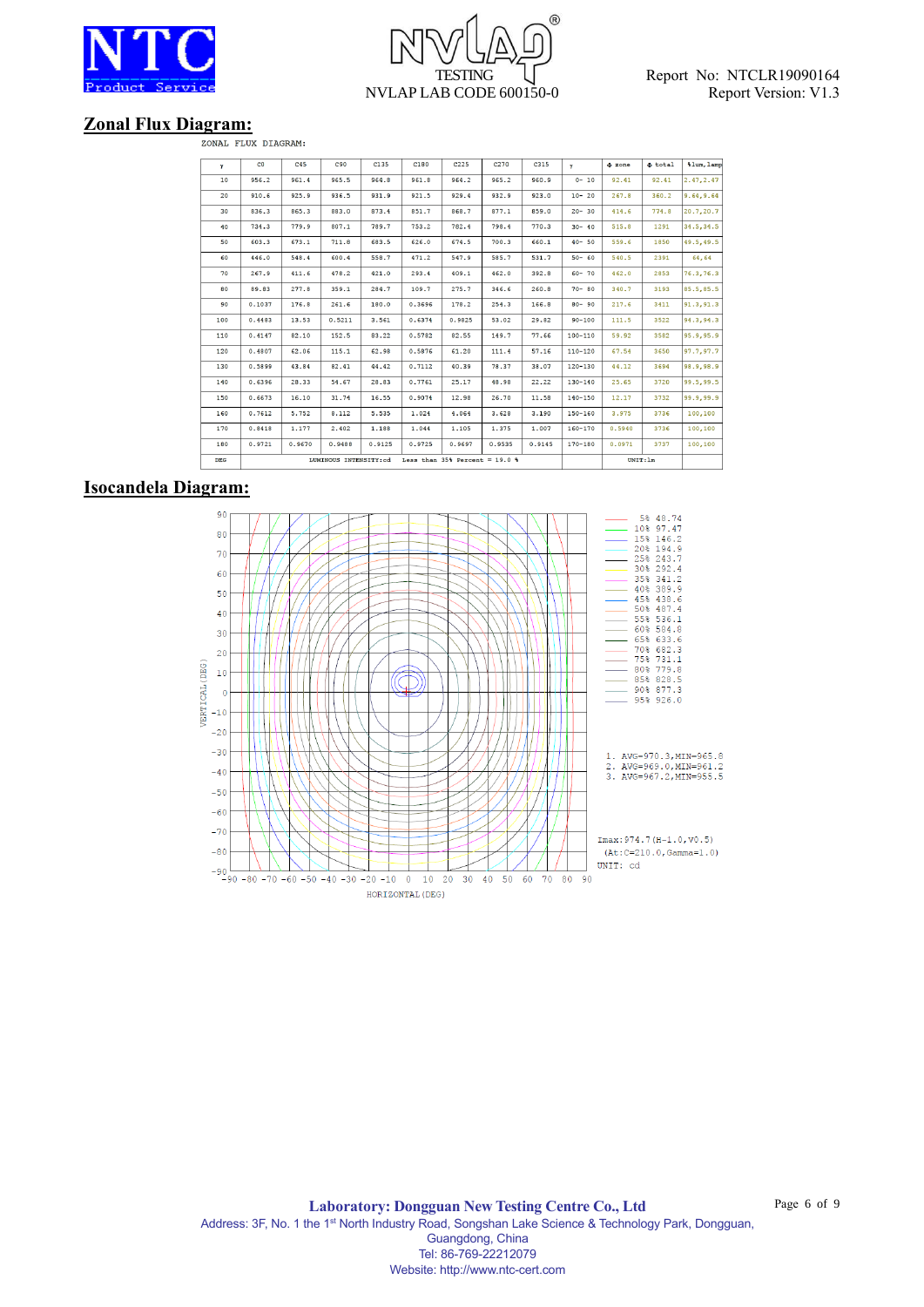

# $(R)$ **TESTING** NVLAP LAB CODE 600150-0

## **Luminous Distribution Intensity Data:**

| Table--1   |      |      |      |      |      |      |      |      |      |      |      |      |      |      |      |      | UNIT: cd |      |      |
|------------|------|------|------|------|------|------|------|------|------|------|------|------|------|------|------|------|----------|------|------|
| C(DEG)     |      |      |      |      |      |      |      |      |      |      |      |      |      |      |      |      |          |      |      |
| (DEG)<br>γ | 0    | 15   | 30   | 45   | 60   | 75   | 90   | 105  | 120  | 135  | 150  | 165  | 180  | 195  | 210  | 225  | 240      | 255  | 270  |
| 0          | 974  | 974  | 974  | 974  | 974  | 974  | 974  | 974  | 974  | 974  | 974  | 974  | 974  | 974  | 974  | 974  | 974      | 974  | 974  |
| 5          | 968  | 969  | 970  | 970  | 971  | 972  | 971  | 972  | 972  | 972  | 971  | 971  | 971  | 971  | 971  | 972  | 972      | 972  | 972  |
| 10         | 956  | 958  | 959  | 961  | 963  | 965  | 965  | 966  | 966  | 965  | 962  | 962  | 962  | 961  | 963  | 964  | 966      | 965  | 965  |
| 15         | 937  | 940  | 943  | 947  | 950  | 953  | 954  | 955  | 953  | 951  | 947  | 946  | 945  | 945  | 948  | 951  | 953      | 952  | 952  |
| 20         | 911  | 915  | 919  | 926  | 931  | 936  | 936  | 937  | 935  | 932  | 926  | 923  | 922  | 922  | 927  | 929  | 933      | 933  | 933  |
| 25         | 877  | 883  | 890  | 899  | 905  | 911  | 912  | 913  | 910  | 906  | 898  | 893  | 890  | 891  | 899  | 902  | 907      | 908  | 908  |
| 30         | 836  | 844  | 853  | 865  | 873  | 881  | 883  | 883  | 879  | 873  | 863  | 855  | 852  | 854  | 863  | 869  | 875      | 876  | 877  |
| 35         | 789  | 799  | 810  | 826  | 836  | 845  | 847  | 848  | 842  | 834  | 822  | 811  | 806  | 809  | 820  | 828  | 838      | 839  | 840  |
| 40         | 734  | 747  | 761  | 780  | 793  | 804  | 807  | 806  | 800  | 790  | 773  | 761  | 753  | 758  | 773  | 782  | 794      | 797  | 798  |
| 45         | 672  | 688  | 707  | 729  | 745  | 758  | 762  | 761  | 752  | 739  | 719  | 703  | 693  | 700  | 717  | 731  | 744      | 750  | 752  |
| 50         | 603  | 623  | 646  | 673  | 692  | 707  | 712  | 710  | 700  | 684  | 659  | 638  | 626  | 635  | 657  | 675  | 691      | 697  | 700  |
| 55         | 528  | 551  | 580  | 613  | 636  | 653  | 658  | 656  | 643  | 623  | 594  | 567  | 551  | 563  | 591  | 613  | 633      | 641  | 645  |
| 60         | 446  | 474  | 510  | 548  | 575  | 595  | 600  | 598  | 582  | 559  | 524  | 490  | 471  | 486  | 520  | 548  | 572      | 582  | 586  |
| 65         | 359  | 393  | 436  | 481  | 511  | 534  | 540  | 537  | 519  | 491  | 450  | 408  | 384  | 404  | 446  | 479  | 507      | 520  | 525  |
| 70         | 268  | 308  | 360  | 412  | 446  | 471  | 478  | 474  | 453  | 421  | 373  | 323  | 293  | 319  | 369  | 409  | 441      | 456  | 462  |
| 75         | 176  | 224  | 285  | 343  | 382  | 409  | 417  | 412  | 388  | 351  | 297  | 237  | 199  | 233  | 293  | 340  | 377      | 395  | 402  |
| 80         | 89.8 | 144  | 214  | 278  | 321  | 351  | 359  | 353  | 326  | 285  | 224  | 155  | 110  | 153  | 222  | 276  | 318      | 339  | 347  |
| 85         | 21.8 | 79.9 | 155  | 222  | 268  | 298  | 307  | 300  | 272  | 227  | 162  | 86.9 | 35.3 | 87.8 | 161  | 221  | 266      | 289  | 297  |
| 90         | 0.10 | 42.9 | 113  | 177  | 223  | 253  | 262  | 254  | 226  | 180  | 117  | 45.1 | 0.37 | 47.2 | 118  | 178  | 223      | 246  | 254  |
| 95         | 0.30 | 12.2 | 44.7 | 128  | 188  | 208  | 225  | 210  | 190  | 136  | 44.6 | 13.1 | 0.38 | 15.7 | 53.4 | 146  | 188      | 213  | 221  |
| 100        | 0.45 | 8.37 | 38.5 | 13.5 | 25.3 | 0.70 | 0.52 | 0.70 | 0.50 | 3.56 | 39.0 | 10.4 | 0.64 | 10.1 | 39.2 | 0.98 | 0.88     | 1.73 | 53.0 |
| 105        | 0.42 | 8.19 | 42.4 | 90.3 | 132  | 102  | 101  | 88.3 | 133  | 92.3 | 45.0 | 8.87 | 0.61 | 8.38 | 43.3 | 90.5 | 134      | 99.0 | 36.5 |
| 110        | 0.41 | 8.85 | 41.0 | 82.1 | 118  | 145  | 153  | 145  | 119  | 83.2 | 41.8 | 8.48 | 0.58 | 8.69 | 41.3 | 82.5 | 119      | 143  | 150  |
| 115        | 0.44 | 7.80 | 36.7 | 72.3 | 104  | 126  | 133  | 127  | 105  | 73.2 | 37.0 | 7.57 | 0.57 | 7.45 | 36.6 | 72.0 | 103      | 124  | 130  |
| 120        | 0.48 | 6.65 | 31.2 | 62.1 | 89.4 | 109  | 115  | 109  | 90.3 | 63.0 | 32.1 | 6.51 | 0.59 | 6.08 | 30.1 | 61.2 | 88.4     | 106  | 111  |
| 125        | 0.56 | 2.89 | 26.0 | 52.5 | 76.0 | 92.8 | 98.1 | 93.1 | 76.7 | 53.2 | 27.3 | 5.51 | 0.66 | 2.62 | 24.5 | 51.0 | 74.4     | 89.5 | 94.2 |
| 130        | 0.59 | 3.49 | 21.4 | 43.8 | 63.4 | 77.8 | 82.4 | 78.1 | 63.9 | 44.4 | 22.6 | 1.52 | 0.71 | 2.06 | 19.8 | 40.4 | 61.3     | 74.2 | 78.4 |
| 135        | 0.63 | 3.67 | 17.4 | 35.7 | 52.1 | 63.9 | 67.7 | 64.0 | 52.6 | 36.3 | 18.2 | 2.79 | 0.75 | 2.55 | 15.6 | 32.6 | 47.6     | 60.2 | 63.6 |
| 140        | 0.64 | 2.68 | 13.8 | 28.3 | 41.7 | 51.5 | 54.7 | 51.7 | 42.2 | 28.8 | 14.3 | 2.81 | 0.78 | 1.90 | 11.8 | 25.2 | 38.1     | 46.2 | 49.0 |
| 145        | 0.65 | 1.92 | 0.65 | 21.8 | 32.2 | 40.1 | 42.6 | 40.3 | 32.7 | 22.2 | 5.94 | 1.99 | 0.83 | 1.31 | 0.89 | 18.5 | 28.8     | 35.4 | 37.8 |
| 150        | 0.67 | 1.32 | 5.22 | 16.1 | 23.9 | 29.8 | 31.7 | 30.0 | 24.3 | 16.5 | 0.69 | 1.40 | 0.91 | 1.05 | 3.62 | 13.0 | 20.3     | 24.8 | 26.7 |
| 155        | 0.71 | 0.99 | 4.21 | 0.67 | 16.5 | 21.0 | 22.3 | 21.2 | 16.9 | 0.70 | 4.53 | 1.03 | 0.95 | 1.00 | 2.99 | 1.00 | 13.7     | 17.0 | 18.5 |
| 160        | 0.76 | 0.85 | 2.37 | 5.75 | 0.67 | 2.12 | 8.11 | 4.16 | 0.73 | 5.53 | 2.63 | 0.85 | 1.02 | 1.02 | 1.64 | 4.06 | 1.06     | 1.20 | 3.63 |
| 165        | 0.79 | 0.81 | 1.29 | 2.80 | 4.67 | 6.24 | 5.80 | 6.23 | 5.01 | 3.03 | 1.33 | 0.80 | 1.04 | 1.05 | 1.15 | 1.84 | 3.09     | 3.92 | 4.13 |
| 170        | 0.84 | 0.84 | 0.88 | 1.18 | 1.67 | 2.21 | 2.40 | 2.29 | 1.79 | 1.19 | 0.88 | 0.82 | 1.04 | 1.06 | 1.06 | 1.11 | 1.24     | 1.35 | 1.38 |
| 175        | 0.91 | 0.92 | 0.91 | 0.88 | 0.82 | 0.83 | 0.86 | 0.85 | 0.85 | 0.85 | 0.86 | 0.89 | 1.03 | 1.04 | 1.04 | 1.02 | 1.01     | 0.95 | 0.93 |
| 180        | 0.97 | 0.99 | 0.98 | 0.97 | 0.94 | 0.94 | 0.95 | 0.90 | 0.90 | 0.91 | 0.92 | 0.96 | 0.97 | 0.99 | 0.98 | 0.97 | 0.94     | 0.95 | 0.95 |
|            |      |      |      |      |      |      |      |      |      |      |      |      |      |      |      |      |          |      |      |
|            |      |      |      |      |      |      |      |      |      |      |      |      |      |      |      |      |          |      |      |
|            |      |      |      |      |      |      |      |      |      |      |      |      |      |      |      |      |          |      |      |
| Table--2   |      |      |      |      |      |      |      |      |      |      |      |      |      |      |      |      | UNIT: cd |      |      |
| C(DEG)     |      |      |      |      |      |      |      |      |      |      |      |      |      |      |      |      |          |      |      |
| (DEG)      | 285  | 300  | 315  | 330  | 345  |      |      |      |      |      |      |      |      |      |      |      |          |      |      |
| 0          | 974  | 974  | 974  | 974  | 974  |      |      |      |      |      |      |      |      |      |      |      |          |      |      |
| 5          | 971  | 971  | 970  | 969  | 969  |      |      |      |      |      |      |      |      |      |      |      |          |      |      |
| 10         | 964  | 963  | 961  | 959  | 957  |      |      |      |      |      |      |      |      |      |      |      |          |      |      |
| 15         | 950  | 948  | 945  | 943  | 939  |      |      |      |      |      |      |      |      |      |      |      |          |      |      |
| 20         | 930  | 928  | 923  | 919  | 914  |      |      |      |      |      |      |      |      |      |      |      |          |      |      |
| 25         | 904  | 901  | 894  | 888  | 881  |      |      |      |      |      |      |      |      |      |      |      |          |      |      |
| 30         | 872  | 868  | 859  | 851  | 842  |      |      |      |      |      |      |      |      |      |      |      |          |      |      |

| C(DEG)         |      |             |      |                                                |             |  |  |  |  |  |  |  |
|----------------|------|-------------|------|------------------------------------------------|-------------|--|--|--|--|--|--|--|
| $\gamma$ (DEG) | 285  | 300         | 315  | 330                                            | 345         |  |  |  |  |  |  |  |
| 0              | 974  | 974         | 974  | 974                                            | 974         |  |  |  |  |  |  |  |
| 5              | 971  | 971         | 970  | 969                                            | 969         |  |  |  |  |  |  |  |
| 10             | 964  | 963         | 961  | 959                                            | 957         |  |  |  |  |  |  |  |
| 15             | 950  | 948         | 945  | 943                                            | 939         |  |  |  |  |  |  |  |
| 20             | 930  | 928         | 923  | 919                                            | 914         |  |  |  |  |  |  |  |
| 25             | 904  | 901         | 894  | 888                                            | 881         |  |  |  |  |  |  |  |
| 30             | 872  | 868         | 859  | 851                                            | 842         |  |  |  |  |  |  |  |
| 35             | 834  | 829         | 817  | 807                                            | 796         |  |  |  |  |  |  |  |
| 40             | 792  | 784         | 770  | 757                                            | 743         |  |  |  |  |  |  |  |
| 45             | 743  | 735         | 718  | 701                                            | 683         |  |  |  |  |  |  |  |
| 50             | 691  | 680         | 660  | 639                                            | 616         |  |  |  |  |  |  |  |
| 55             | 635  | 622         | 598  | 572                                            | 544         |  |  |  |  |  |  |  |
| 60             | 575  | 560         | 532  | 500                                            | 466         |  |  |  |  |  |  |  |
| 65             | 513  | 495         | 463  | 425                                            | 383         |  |  |  |  |  |  |  |
| 70             | 450  | 429         | 393  | 349                                            | 298         |  |  |  |  |  |  |  |
| 75             | 389  | 365         | 324  | 273                                            | 213         |  |  |  |  |  |  |  |
| 80             | 333  | 307         | 261  | 202                                            | 134         |  |  |  |  |  |  |  |
| 85             | 284  | 256         | 208  | 145                                            | 72.7        |  |  |  |  |  |  |  |
| 90             | 242  | 214         | 167  | 106                                            | 37.9        |  |  |  |  |  |  |  |
| 95             | 209  | 182         | 109  |                                                | $20.7$ 10.7 |  |  |  |  |  |  |  |
| 100            | 1.47 | 0.90        | 29.8 | $37.4$ 9.25                                    |             |  |  |  |  |  |  |  |
| 105            | 104  | 129         | 87.1 | $42.4$ 7.45                                    |             |  |  |  |  |  |  |  |
| 110            | 140  | 114         |      | $77.7$ 38.0 6.91                               |             |  |  |  |  |  |  |  |
| 115            | 121  | 99.1        |      | $67.5$ 32.8 5.59                               |             |  |  |  |  |  |  |  |
| 120            | 104  | 84.7        |      | $57.2$ 27.9 4.53                               |             |  |  |  |  |  |  |  |
| 125            | 87.5 |             |      | $1.3$ 47.5 23.0 1.18                           |             |  |  |  |  |  |  |  |
| 130            | 72.5 |             |      | $58.6$ 38.1 16.9 0.98                          |             |  |  |  |  |  |  |  |
| 135            | 58.7 |             |      | $45.8$ 30.6 13.9 1.87                          |             |  |  |  |  |  |  |  |
| 140            | 45.3 |             |      | $36.6$   22.2   10.5   1.36                    |             |  |  |  |  |  |  |  |
| 145            | 34.7 |             |      | $27.4$ 16.9 0.87 1.02                          |             |  |  |  |  |  |  |  |
| 150            |      |             |      | $23.6$ 19.3 11.6 1.80 0.90                     |             |  |  |  |  |  |  |  |
| 155            |      | $16.6$ 12.7 |      | $0.98$ 2.21 0.96                               |             |  |  |  |  |  |  |  |
| 160            |      |             |      | $1.24$ 1.04 3.19 1.35 1.00                     |             |  |  |  |  |  |  |  |
| 165            |      |             |      | $3.72$ $2.60$ $1.53$ $1.07$ $1.01$             |             |  |  |  |  |  |  |  |
| 170            |      |             |      | $1.26 \mid 1.11 \mid 1.01 \mid 0.99 \mid 1.00$ |             |  |  |  |  |  |  |  |
| 175            |      |             |      | 0.93   0.88   0.95   0.98   1.00               |             |  |  |  |  |  |  |  |
| 180            |      |             |      | 0.90   0.91   0.91   0.92   0.96               |             |  |  |  |  |  |  |  |

**Laboratory: Dongguan New Testing Centre Co., Ltd** Address: 3F, No. 1 the 1<sup>st</sup> North Industry Road, Songshan Lake Science & Technology Park, Dongguan, Guangdong, China Tel: 86-769-22212079 Website: http://www.ntc-cert.com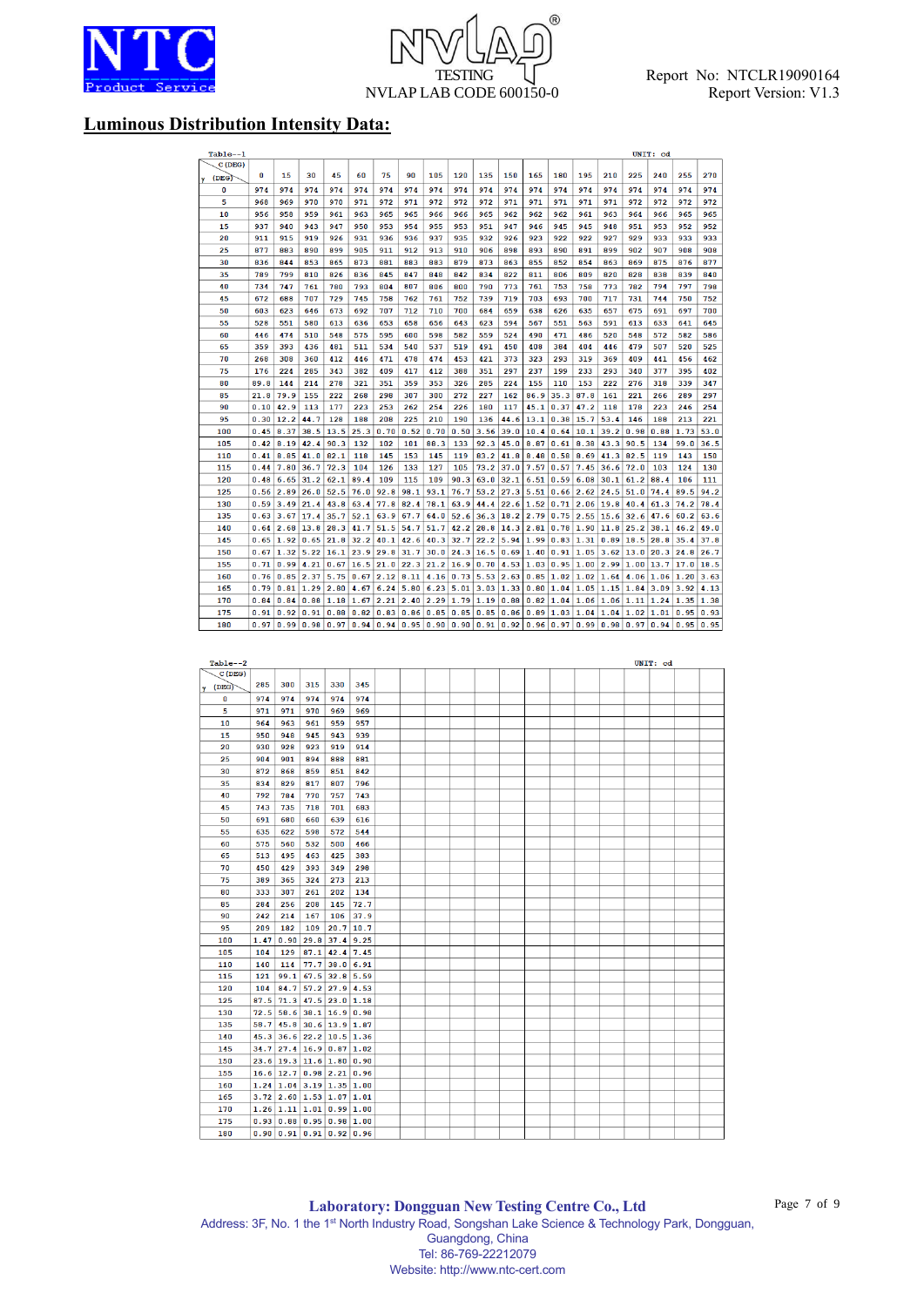



Report No: NTCLR19090164 Report Version: V1.3

## **Photo of Sample:**



Page 8 of 9